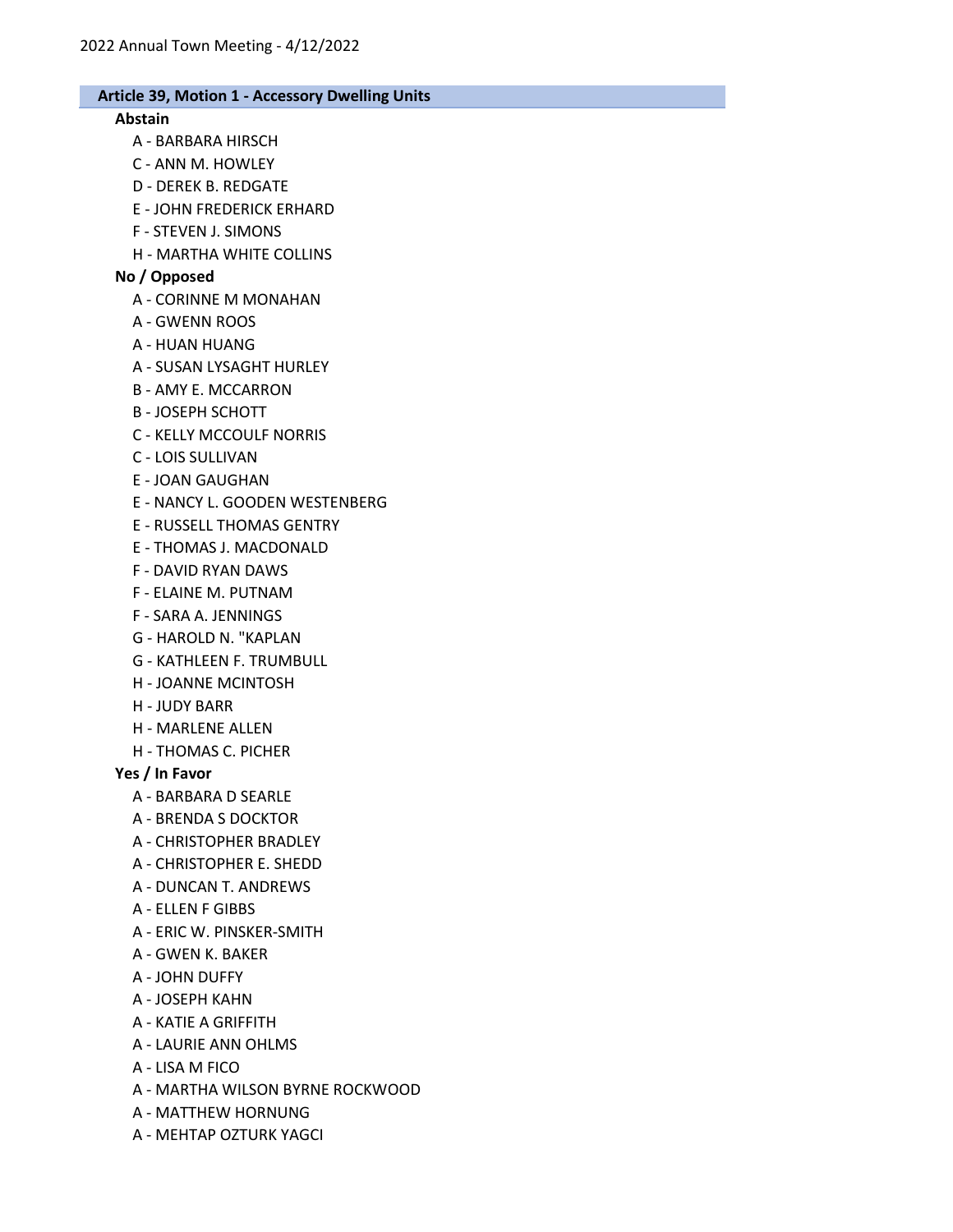# Article 39, Motion 1 - Accessory Dwelling Units A - PAMELA STIRRAT A - PATRICIA A MALLETT A - REBECCA LOUISE CRANE A - SHEILA OLSON A - SUZANNE G LITTLEFIELD B - ALBERT BENEDICT "KRUG B - ARTHUR S. PRIVER B - BETSY G. ROBERTI B - CAROLINE FRIENDLY B - CHRISTINA HORNER B - DAVID L. MURPHY B - DEED MCCOLLUM B - EUNICE B. GROARK B - FREDRICK E. BUNGER B - GARY ARTHUR B - IVY WANG B - JAMES L. ROBERTI B - KATHERINE S. CORT B - KELLY C. FRIENDLY B - LINDA H. CHOW B - MELISSA A. MARTIN B - MIDDLETON ANSLEY "MARTIN B - NORA TRACY PHILLIPS B - PETRO LISOWSKY B - ROBERTA MORGENSTERN B - S. PETER W. JONES B - SCOTT K. BENDER B - SKYE JACOBS C - AMY SB GOTTSCHALK C - ANDREA N. WARD C - ANN WELKE RAPPAPORT C - CHRISTINE S. MIZZI C - ELIZABETH LASHWAY C - HOLLY M. GRACE C - LEANNE J. LEIBMAN C - LINDA OLIVER GRAPE C - MARCIA TESTA SIMONSON C - MARTIN JAY "MCHALE C - MORRIS RUSTY KELLOGG C - PAMELA POSEY C - ROYALL H. SWITZLER C - SARA H. RAVERET C - SARAH H. PEDERSEN C - SHANI M. DEFINA C - SHARON L. GRAY

C - STEVEN D. FESSLER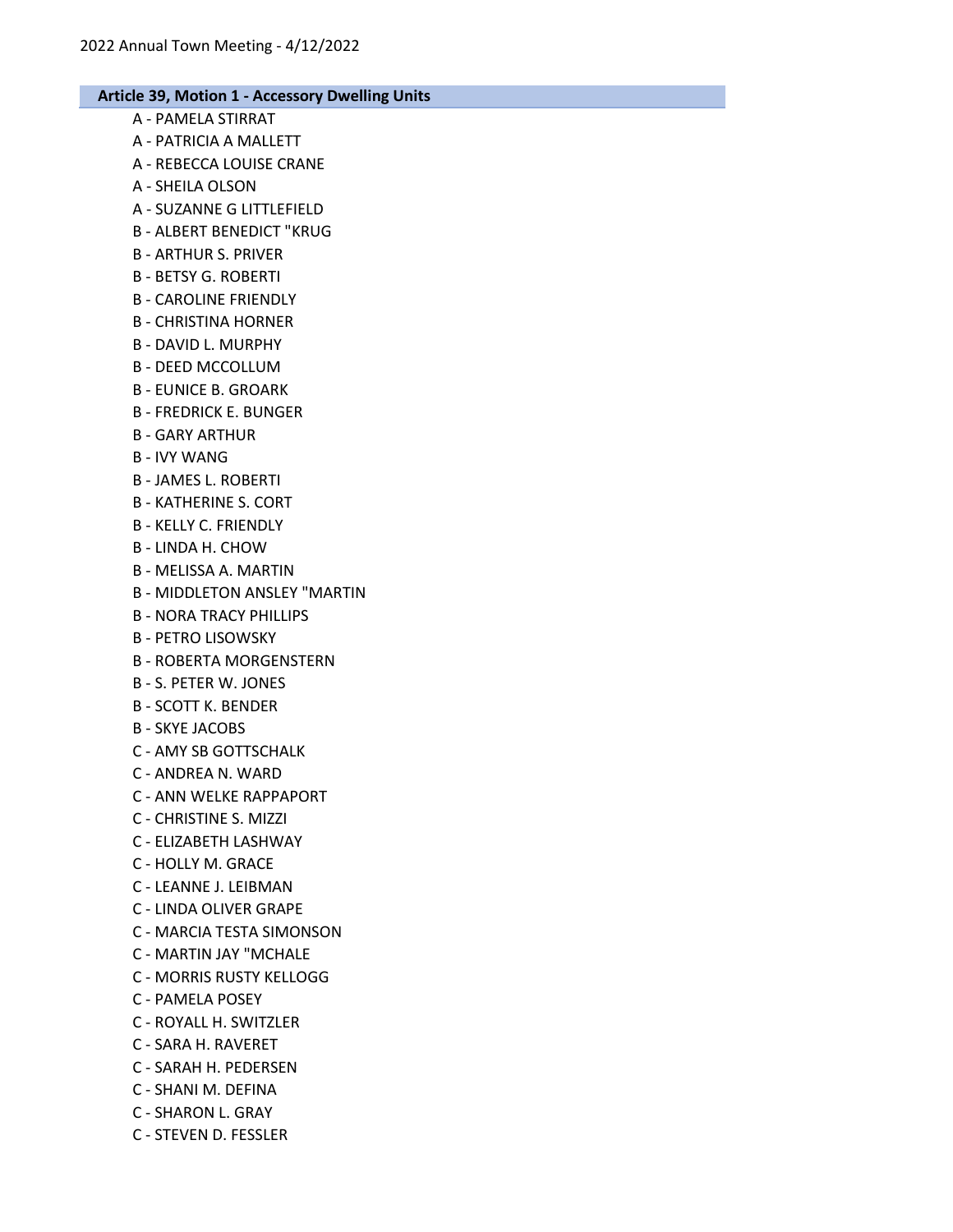- C SUSAN K. MAGGIONI C - THOMAS H. ULFELDER C - WENDY HARRIS GARBER D - ANN-MARA S. LANZA D - CAROL ALMEDA-MORROW D - CRAIG EDWARD MACK D - DIANE E. HALL D - ELIZABETH H. SHLALA D - ELIZABETH SULLIVAN WOODS D - ELLIOT GODFREY SWAN D - ETHAN I. DAVIS D - GAIL FRANCES SULLIVAN D - IAN COHEN D - ILLANA S. NISSENBAUM D - JOHN D. LANZA D - JOHN SCHULER D - LAURA ROBERT-FRAGASSO D - LAURA SCHOTSKY OLTON D - LINA EVE VITA MUSAYEV D - LORI A. FERRANTE D - MARGIE PALLADINO D - MARK B. BENJAMIN D - MASON R. SMITH D - MAURA MURPHY D - QUENTIN S. PRIDEAUX D - RICHARD D. "HILL D - SANDRA JOSEPH D - STEPHEN G. MURPHY
	- D W. ARTHUR "GARRITY
	- E CAREN PARKER
	- E DENNIS DISCHINO
	- E JACQUI VAN LOOY
	- E JARED W. PARKER
	- E JESSICA BETH GRAHAM
	- E KATHERINE K. MACDONALD
	- E KATHERINE L. "BABSON
	- E KEVIN J. MACDONALD
	- E LAURENCE D. SHIND
	- E LISE M. OLNEY
	- E MARLA L. ROBINSON
	- E MARY GARD
	- E NEAL R. GOINS
	- E ODESSA MB SANCHEZ
	- E PAUL A. CRAMER
	- E RAINA C. MCMANUS
	- E RANI ELWY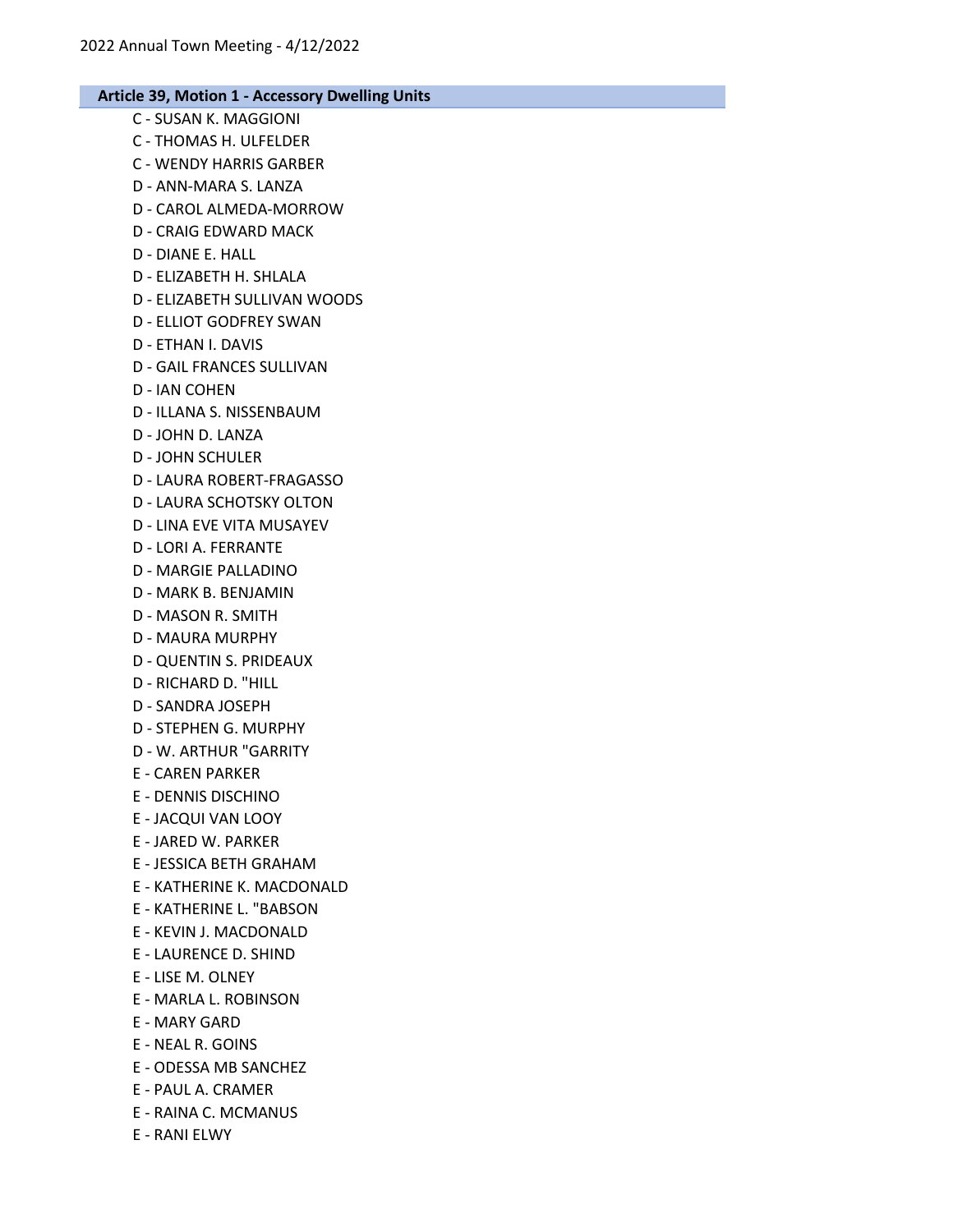- E REGINA C. LAROCQUE E - SUSAN E. RYAN E - SYLVIA T. HAHN-GRIFFITHS E - TIMOTHY W. FULHAM E - WENDY A. HAERING-ENGELS E - WENDY S. BECK VON PECCOZ F - ANNE P. COHEN F - C. MADISON "RILEY F - CHRISTINE SWENSON LAWRENCE F - CYNTHIA C. EDWARDS F - DAVID LIVINGSTON F - ELIZABETH LANGE F - ELIZABETH MAY F - FREDERIC W. RIPLEY F - HOPE CROSIER F - JAY PROSNITZ F - JULIE RISING BRYAN F - MICHAEL ANDREW LICATA F - MICHAEL J. MASTRIANNI F - MICHELE DRAGON LIVINGSTON F - NICHOLE ANN BERNIER F - NIKI BRINKMAN-OFENLOCH F - PRUDENCE B. HAY F - SALVATORE "DEFAZIO F - SHAWN BAKER F - SHELLY WARD F - SUSAN KAGAN LANGE F - VICTORIA J. OSTLER F - VIRGINIA LEE FERKO G - ALICE HANLON PEISCH G - ALLAN L. PORT G - CRAIG L. COHEN G - DIANE CAMPBELL G - DOUGLAS W. SMITH G - EDWARD D. FOLLAND G - FREDERICK W. SCHALLER G - JANET Z. GIELE G - JE'LESIA JONES G - JOAN HACKETT CODY G - JUDSON L. JAFFE G - KARL HAMMOND G - LORRI WOODACRE G - MARJORIE R. FREIMAN G - MARY ANN CLUGGISH G - MICHAEL R. TOBIN
- G PARKER MORSE